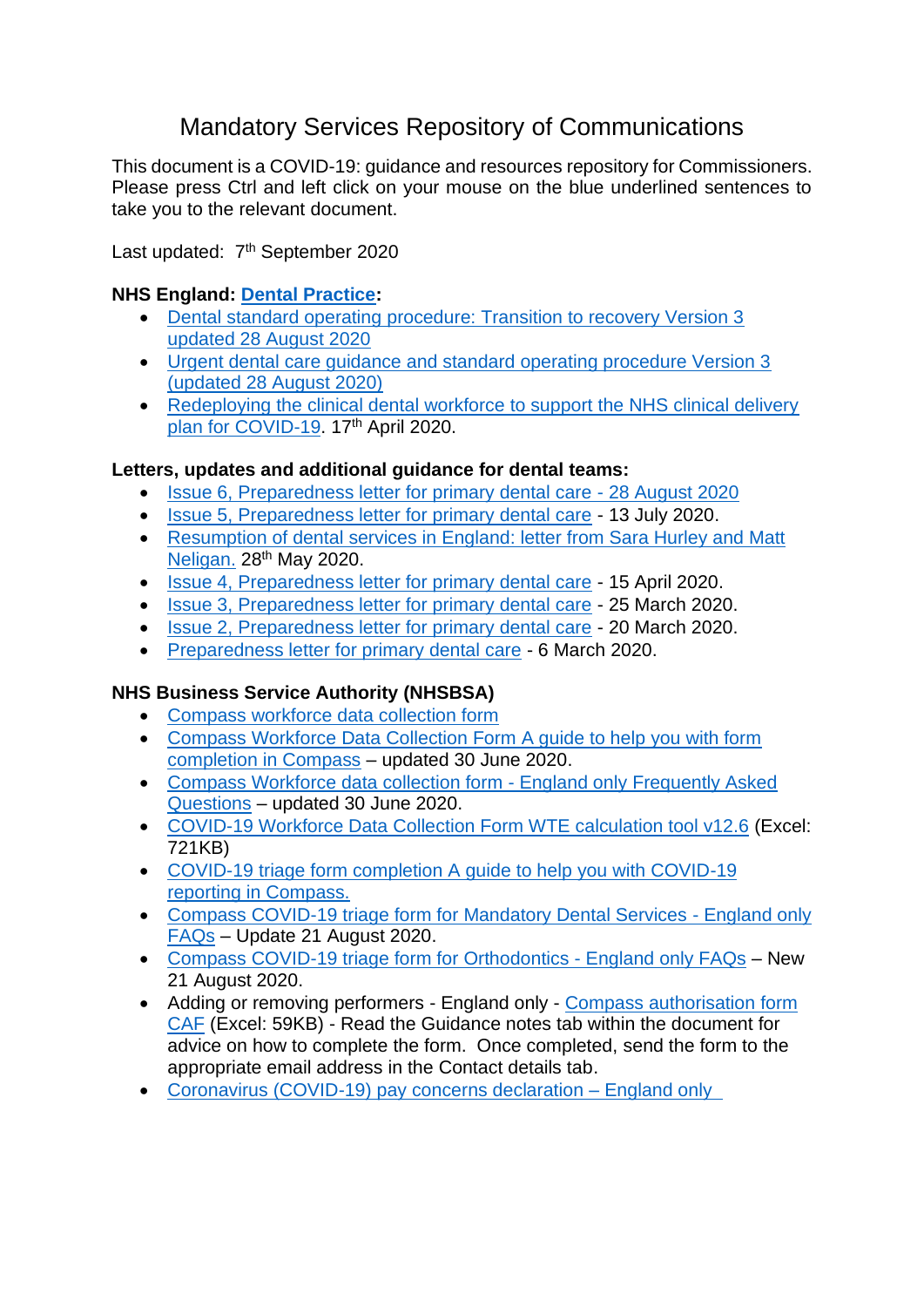#### **BDA:**

- [Further clarification of abatement issues](https://bda.org/advice/Coronavirus/Documents/England-further-clarification-of-abatement-issues-140720.pdf#search=side%20letter) 14 July 2020.
- [NHS England/British Dental Association clarification](https://bda.org/advice/Coronavirus/Documents/England-further-clarification-of-abatement-issues-140720.pdf) 13 July 2020.

### **GOV.UK:**

- [COVID-19: Guidance for the remobilisation of services within health and care](https://assets.publishing.service.gov.uk/government/uploads/system/uploads/attachment_data/file/910885/COVID-19_Infection_prevention_and_control_guidance_FINAL_PDF_20082020.pdf)  [settings Infection prevention and control recommendations August 20 2020.](https://assets.publishing.service.gov.uk/government/uploads/system/uploads/attachment_data/file/910885/COVID-19_Infection_prevention_and_control_guidance_FINAL_PDF_20082020.pdf)
- [COVID-19: infection prevention and control \(IPC\)](https://www.gov.uk/government/publications/wuhan-novel-coronavirus-infection-prevention-and-control)
- [PPE portal: how to order emergency personal protective equipment.](https://www.gov.uk/guidance/ppe-portal-how-to-order-emergency-personal-protective-equipment)

#### **Health and Safety Executive:**

• [Using PPE at work during the coronavirus outbreak](https://www.hse.gov.uk/coronavirus/ppe-face-masks/index.htm)

#### **General Dental Council (GDC):**

- [Joint statement on arrangements for dental education and training, while](https://www.gdc-uk.org/news-blogs/news/detail/2020/09/01/joint-statement-on-arrangements-for-dental-education-and-training-while-measures-are-in-place-to-control-the-spread-of-covid-19-(version-2-dated-1-september-2020))  [measures are in place to control the spread of COVID-19](https://www.gdc-uk.org/news-blogs/news/detail/2020/09/01/joint-statement-on-arrangements-for-dental-education-and-training-while-measures-are-in-place-to-control-the-spread-of-covid-19-(version-2-dated-1-september-2020)) (version 2 dated: 1 September 2020)
- [COVID-19: GDC guidance for dental professionals.](https://www.gdc-uk.org/information-standards-guidance/covid-19/covid-19-latest-information/covid-19-guidance-from-the-gdc)
- [The 10 high-level principles of remote consultation and prescribing.](https://www.gdc-uk.org/docs/default-source/guidance-documents/high-level-principles-remote-consultations-and-prescribing.pdf)

#### **Quality Care Commission:**

• [Current position on dental care services regarding COVID-19 updates.](https://www.cqc.org.uk/guidance-providers/dentists/current-position-dental-care-services-regarding-covid-19-updates)

## **Faculty of General Dental Practice (FGDP)**

- [Implications of COVID-19 for the safe management of general dental practice](https://www.fgdp.org.uk/sites/fgdp.org.uk/files/editors/FGDP%20CGDent%20Implications%20of%20COVID-19%20for%20the%20safe%20management%20of%20general%20dental%20practice%2016%20June%202020%20ed1.1.pdf)  [A practical guide](https://www.fgdp.org.uk/sites/fgdp.org.uk/files/editors/FGDP%20CGDent%20Implications%20of%20COVID-19%20for%20the%20safe%20management%20of%20general%20dental%20practice%2016%20June%202020%20ed1.1.pdf) **Version 1.1 16th June 2020**
- [IMPLICATIONS OF COVID-19 FOR THE SAFE MANAGEMENT OF](https://www.fgdp.org.uk/sites/fgdp.org.uk/files/editors/FGDP%20CGDent%20SYNOPSIS%20Implications%20of%20COVID-19%20for%20the%20safe%20management%20of%20general%20dental%20practice%2016%20June%202020.pdf)  [GENERAL DENTAL PRACTICE Synopsis](https://www.fgdp.org.uk/sites/fgdp.org.uk/files/editors/FGDP%20CGDent%20SYNOPSIS%20Implications%20of%20COVID-19%20for%20the%20safe%20management%20of%20general%20dental%20practice%2016%20June%202020.pdf)

## **Faculty of Dental surgery (FDS)**

## **[Recommendations for the recovery phase of the COVID-19 pandemic](https://www.rcseng.ac.uk/dental-faculties/fds/coronavirus/#guidance)**

- [Recommendations for Dental Diagnostic Imaging during the recovery phase](https://www.rcseng.ac.uk/-/media/files/rcs/fds/guidelines/v2_recommendations-for-dental-radiography_june2020.pdf)  [of the COVID-19 pandemic](https://www.rcseng.ac.uk/-/media/files/rcs/fds/guidelines/v2_recommendations-for-dental-radiography_june2020.pdf) – June 2020
- [Recommendations for Oral Medicine during the recovery phase of the](https://www.rcseng.ac.uk/-/media/files/rcs/fds/guidelines/v3_recommendations-for-oral-medicine_june2020.pdf)  [COVID-19 pandemic](https://www.rcseng.ac.uk/-/media/files/rcs/fds/guidelines/v3_recommendations-for-oral-medicine_june2020.pdf) – June 2020
- [Recommendations for Oral Surgery during the recovery phase of the COVID-](https://www.rcseng.ac.uk/-/media/files/rcs/fds/guidelines/v2_recommendations-for-oral-surgery_june2020.pdf)[19 pandemic](https://www.rcseng.ac.uk/-/media/files/rcs/fds/guidelines/v2_recommendations-for-oral-surgery_june2020.pdf) – June 2020
- [Recommendations for Orthodontics during the recovery phase of the COVID-](https://www.rcseng.ac.uk/-/media/files/rcs/fds/guidelines/v2_recommendations-for-orthodontics_june2020.pdf)[19 pandemic](https://www.rcseng.ac.uk/-/media/files/rcs/fds/guidelines/v2_recommendations-for-orthodontics_june2020.pdf) – June 2020
- [Recommendations for Paediatric Dentistry during the recovery phase of the](https://www.rcseng.ac.uk/-/media/files/rcs/fds/guidelines/v3_recommendations-for-paediatric-dentistry_june2020.pdf)  [COVID-19 pandemic](https://www.rcseng.ac.uk/-/media/files/rcs/fds/guidelines/v3_recommendations-for-paediatric-dentistry_june2020.pdf) – June 2020
- [Recommendations for Restorative Dentistry during the recovery phase of the](https://www.rcseng.ac.uk/-/media/files/rcs/fds/faculty/recommendations-for-restorative-dentistry_augustupdate.pdf)  [COVID-19 pandemic](https://www.rcseng.ac.uk/-/media/files/rcs/fds/faculty/recommendations-for-restorative-dentistry_augustupdate.pdf) – June 2020
- [Recommendations for Special Care Dentistry during the recovery phase of](https://www.rcseng.ac.uk/-/media/files/rcs/fds/faculty/recommendations-for-special-care-dentistry_augustupdate.pdf)  [the COVID-19 pandemic](https://www.rcseng.ac.uk/-/media/files/rcs/fds/faculty/recommendations-for-special-care-dentistry_augustupdate.pdf) – June 2020